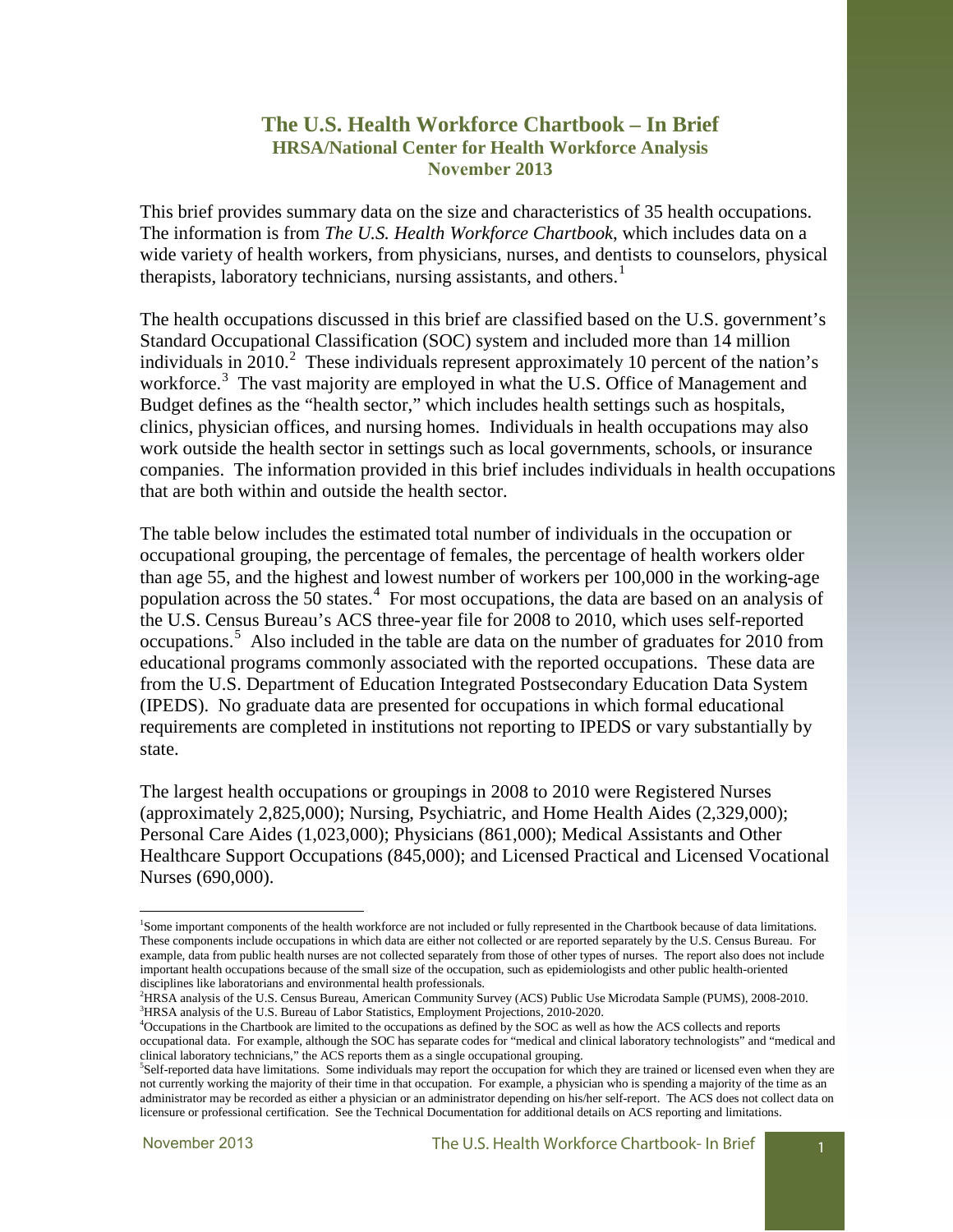More than half of the 35 occupations or occupational groupings are greater than 70 percent female, with Dental Hygienists, Dental Assistants, Medical Secretaries, and Speech-Language Pathologists being more than 95-percent female.

There are significant variations in age across occupations, from Dentists and Psychologists with more than 30 percent over age 55 to Emergency Medical Technicians and Paramedics, Dental Assistants, and Physical Therapist Assistants and Aides with fewer than 8 percent over age 55.

Detailed information on demographics (including race and ethnicity data), workforce settings, and geographic distribution of the U.S. health workforce, as well as more information about the data, methods, and findings in this brief, can be found in *The U.S. Health Workforce Chartbook* and the Technical Documentation for the Chartbook at [http://bhpr.hrsa.gov/healthworkforce/index.html.](http://bhpr.hrsa.gov/healthworkforce/index.html)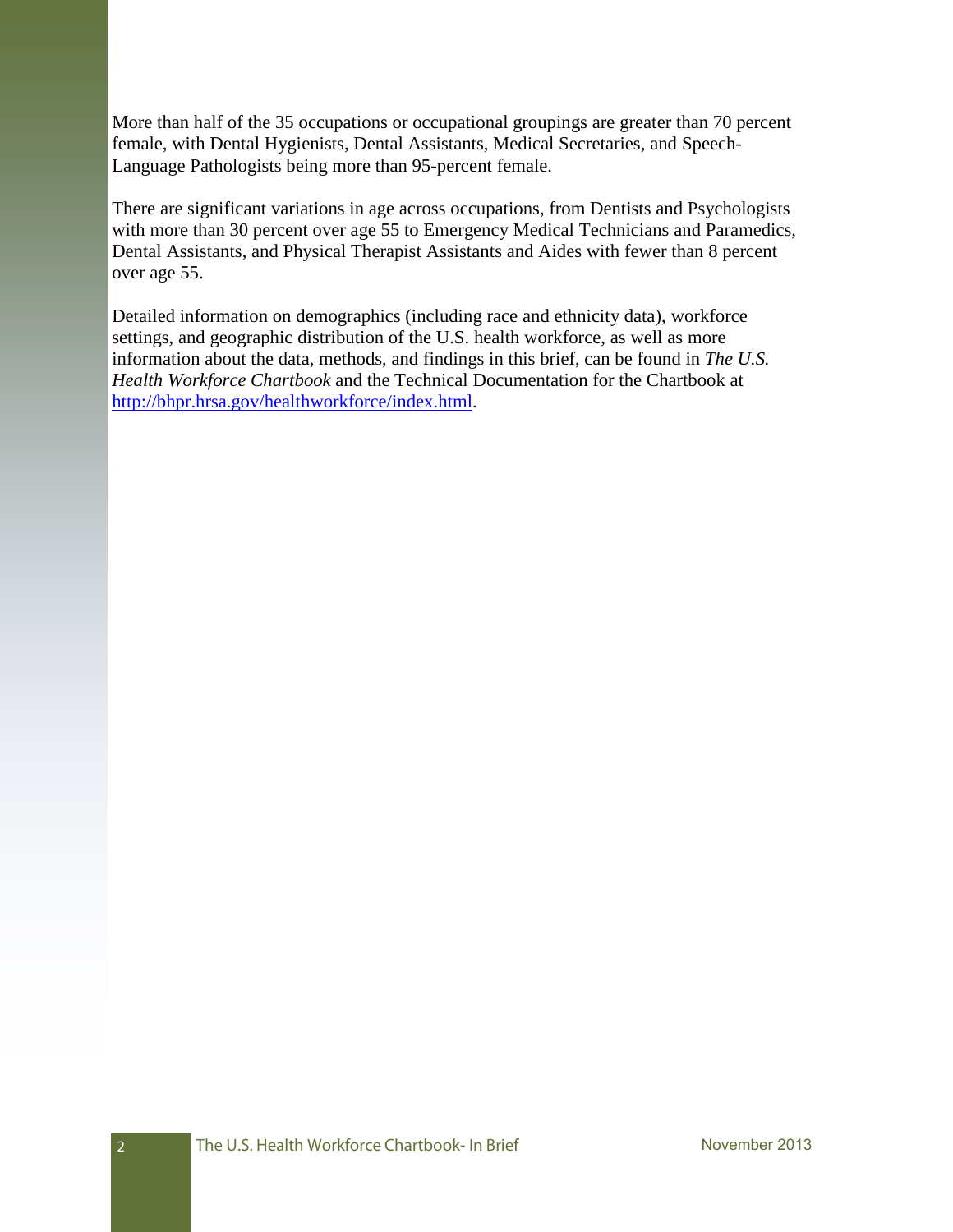|                                        | <b>Total</b> | <b>Number</b> | <b>Number</b> | Range of             | <b>Total New</b> |  |
|----------------------------------------|--------------|---------------|---------------|----------------------|------------------|--|
|                                        | Workforce,   | <b>Female</b> | $>55$         | <b>State-Level</b>   | Graduates,       |  |
|                                        | 2008-2010    | (%)           | years         | <b>Workers</b> per   | $2010^7$         |  |
|                                        |              |               | old           | 100,000 <sup>6</sup> |                  |  |
|                                        |              |               | (%)           |                      |                  |  |
| <b>Part I: Clinicians</b>              |              |               |               |                      |                  |  |
|                                        |              |               |               |                      |                  |  |
| Physicians <sup>8</sup>                | 861,463      | 288,421       | 214,043       | 169.5-456.3          | $20,537^9$       |  |
|                                        |              | (33.5%)       | (24.8%)       |                      |                  |  |
| Physician Assistants <sup>10</sup>     | 99,651       | 67,317        | 11,600        | 18.8-52.8            | 5,338            |  |
|                                        |              | (67.6%)       | (11.6%)       |                      |                  |  |
| <b>Registered Nurses</b> <sup>11</sup> | 2,824,641    | 2,566,957     | 558,964       | 649.4-1,247.7        | $161,705^{12}$   |  |
|                                        |              | (90.9%)       | (19.8%)       |                      |                  |  |
| <b>Nurse Anesthetists</b>              | 35,570       |               |               | $3.0 - 35.2$         |                  |  |
| <b>Nurse-Midwives</b>                  | 12,383       |               |               | $1.1 - 13.2$         |                  |  |
| <b>Nurse Practitioners</b>             | 110,042      |               | ---           | 18.0-69.7            |                  |  |
|                                        |              |               |               |                      |                  |  |
| <b>Licensed Practical and</b>          | 690,038      | 637,420       | 136,667       | 78.8-420.9           | 52,211           |  |
| <b>Licensed Vocational</b>             |              | (92.4%)       | (19.8%)       |                      |                  |  |
| <b>Nurses</b>                          |              |               |               |                      |                  |  |
| <b>Oral Health</b>                     |              |               |               |                      |                  |  |
| <b>Dentists</b>                        |              | 40,479        |               | 23.3-92.0            |                  |  |
|                                        | 168,299      |               | 55,813        |                      | 5,087            |  |
|                                        |              | (24.1%)       | (33.2%)       |                      |                  |  |
|                                        |              |               |               | 32.8-105.3           |                  |  |
| <b>Dental Hygienists</b>               | 151,933      | 147,721       | 16,858        |                      | 7,278            |  |
|                                        |              | (97.2%)       | (11.1%)       |                      |                  |  |
| <b>Dental Assistants</b>               |              | 272,368       | 19,474        | 58.2-173.8           |                  |  |
|                                        | 283,593      |               |               |                      |                  |  |
|                                        |              | $(96.0\%)$    | (6.9%)        |                      |                  |  |
| <b>Pharmacists</b>                     | 256,918      | 137,211       | 51,676        | 62.3-155.8           | 11,873           |  |
|                                        |              | (53.4%)       | (20.1%)       |                      |                  |  |
|                                        |              |               |               |                      |                  |  |

<span id="page-2-0"></span><sup>6</sup> This category of state-level workers per 100,000 includes individuals in the working-age population. Also, the District of Columbia is not included in this table; as a city, its population numbers may skew the range.

<span id="page-2-1"></span><sup>7</sup> For some occupations, the formal educational requirements vary by state or are completed outside of institutions from which IPEDS collects data; for these occupations, it is not possible to present the number of graduates.

<span id="page-2-2"></span><sup>&</sup>lt;sup>8</sup>The ACS estimate for physicians includes those providing patient care as well as those in residency training. The ACS data may also include physicians not providing patient care, such as those whose main activity is research and administration. 9

<span id="page-2-4"></span><span id="page-2-3"></span>The number of physician graduates includes those completing medical and osteopathic schools in the United States; it does not include graduates of foreign medical schools who enter the pipeline at the graduate medical education level, also known as residency training. <sup>10</sup>According to the American Academy of Physician Assistants (AAPA), there were approximately 83,466 physician assistants (PAs) in clinical practice in 2010. Since the ACS relies on self-reported data, the difference in the ACS and AAPA estimates may reflect individual responses on the ACS from persons who may assist physicians, but are not certified physician assistants (PA-Cs).

<span id="page-2-5"></span><sup>&</sup>lt;sup>11</sup>Registered nurse (RN) data include advanced practice registered nurses (APRNs) such as certified nurse anesthetists, certified nursemidwives, clinical nurse specialists, and nurse practitioners because the 2008-2010 three-year ACS file does not report data for APRNs separately.

<span id="page-2-6"></span><sup>&</sup>lt;sup>12</sup>Data on RN graduates include new nurses as well as those who are obtaining a higher-level degree. Data from the National Council of State Boards of Nursing show that about 138,000 individuals became newly licensed RNs after passing the National Council Licensure Examination for Registered Nurses (NCLEX-RN®) in 2010.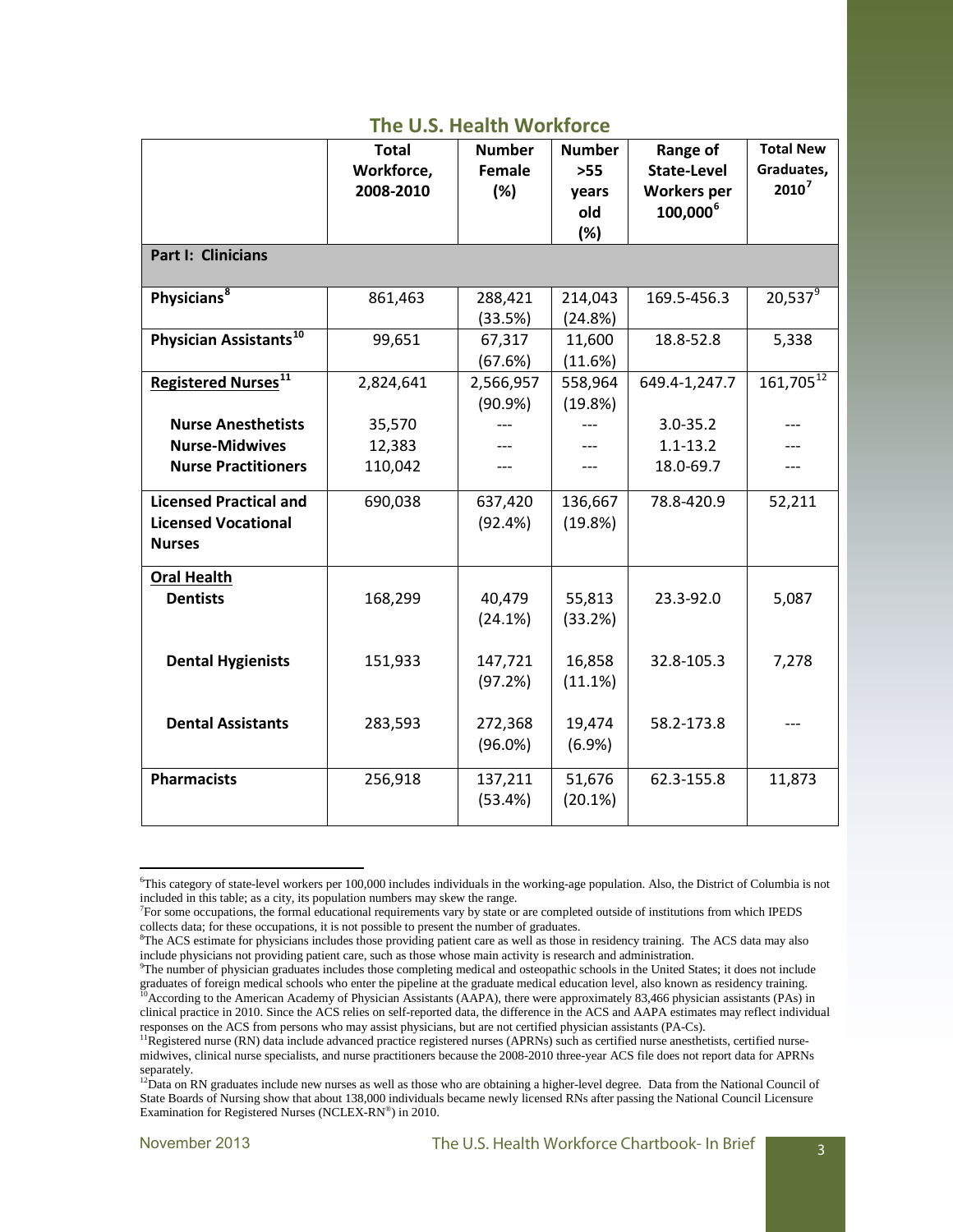|                                                                                             | <b>Total</b><br>Workforce,<br>2008-2010 | <b>Number</b><br>Female<br>(%) | <b>Number</b><br>$>55$<br>years<br>old<br>(%) | Range of<br><b>State-Level</b><br><b>Workers per</b><br>100,000 <sup>6</sup> | <b>Total New</b><br>Graduates,<br>$2010^7$ |  |
|---------------------------------------------------------------------------------------------|-----------------------------------------|--------------------------------|-----------------------------------------------|------------------------------------------------------------------------------|--------------------------------------------|--|
| Part II: Clinicians and<br><b>Health Administration</b>                                     |                                         |                                |                                               |                                                                              |                                            |  |
| <b>Chiropractors</b>                                                                        | 56,979                                  | 14,556<br>(25.5%)              | 10,394<br>(18.2%)                             | 11.4-41.1                                                                    | 2,601                                      |  |
| <b>Vision Health</b><br><b>Optometrists</b>                                                 | 36,858                                  | 14,140<br>(38.4%)              | 7,945<br>(21.6%)                              | $7.4 - 23.4$                                                                 | 1,364                                      |  |
| <b>Opticians, Dispensing</b>                                                                | 54,375                                  | 38,250<br>(70.3%)              | 11,037<br>(20.3%)                             | 10.3-29.2                                                                    |                                            |  |
| <b>Health Administration</b><br><b>Medical and Health</b><br><b>Services Managers</b>       | 560,870                                 | 389,165<br>(69.4%)             | 125,496<br>(22.4%)                            | 126.2-298.2                                                                  | 13,660                                     |  |
| <b>Medical Secretaries</b>                                                                  | 652,618                                 | 633,496<br>(97.1%)             | 142,970<br>(21.9%)                            | 130.3-409.4                                                                  | ---                                        |  |
| <b>Veterinarians</b>                                                                        | 78,875                                  | 39,731<br>(50.4%)              | 16,416<br>(20.8%)                             | 16.9-96.7                                                                    | 2,479                                      |  |
| <b>Part III: Technologists</b><br>and Technicians and<br><b>Aides and Assistants</b>        |                                         |                                |                                               |                                                                              |                                            |  |
| <b>Technologists and</b><br><b>Technicians</b>                                              |                                         |                                |                                               |                                                                              |                                            |  |
| <b>Medical and Clinical</b><br>Laboratory<br><b>Technologists and</b><br><b>Technicians</b> | 354,652                                 | 261,067<br>(73.6%)             | 61,039<br>(17.2%)                             | 77.8 - 223.8                                                                 | 5,687                                      |  |
| <b>Diagnostic Related</b><br><b>Technologists and</b><br><b>Technicians</b>                 | 314,113                                 | 223,411<br>(71.1%)             | 41,508<br>(13.2%)                             | 75.1 - 201.9                                                                 | 16,066                                     |  |
| <b>Emergency Medical</b><br><b>Technicians and</b><br><b>Paramedics</b>                     | 187,686                                 | 58,047<br>(30.9%)              | 7,958<br>(4.2%)                               | $27.6 - 105.6$                                                               |                                            |  |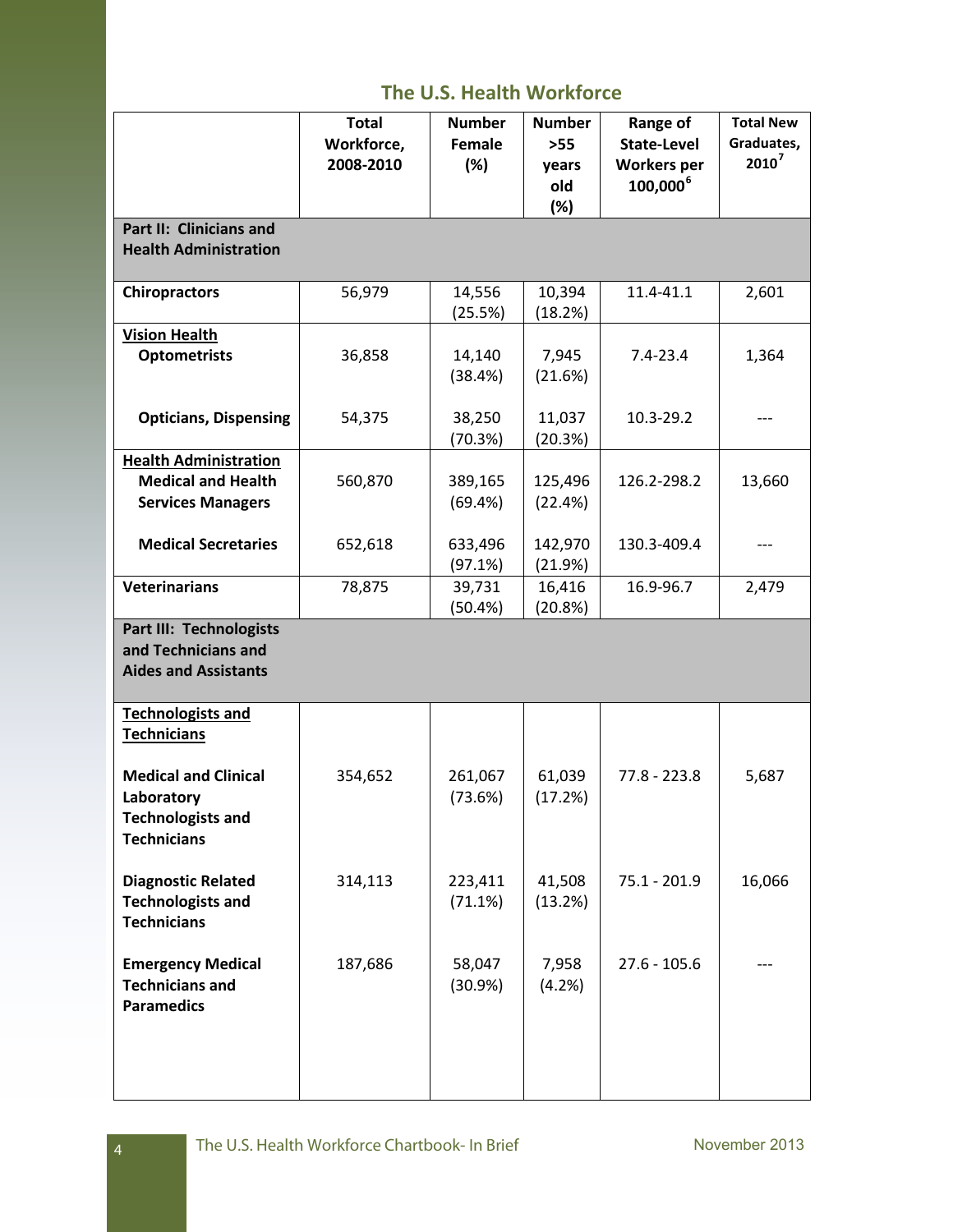|                               | <b>Total</b> | <b>Number</b> | <b>Number</b> | Range of             | <b>Total New</b> |
|-------------------------------|--------------|---------------|---------------|----------------------|------------------|
|                               | Workforce,   | Female        | $>55$         | <b>State-Level</b>   | Graduates,       |
|                               | 2008-2010    | (%)           | years         | <b>Workers</b> per   | $2010^7$         |
|                               |              |               | old           | 100,000 <sup>6</sup> |                  |
|                               |              |               | (%)           |                      |                  |
| <b>Health Diagnosing and</b>  | 527,657      | 419,353       | 43,919        | $110.6 - 272.5$      | 17,514           |
| <b>Treating Practitioner</b>  |              | (79.5%)       | (8.3%)        |                      |                  |
| <b>Support Technologists</b>  |              |               |               |                      |                  |
| and Technicians               |              |               |               |                      |                  |
|                               |              |               |               |                      |                  |
| <b>Medical Records and</b>    | 111,297      | 98,858        | 20,762        | 23.0-61.4            | 7,028            |
| <b>Health Information</b>     |              | (88.8%)       | (18.7%)       |                      |                  |
| <b>Technicians</b>            |              |               |               |                      |                  |
| <b>Aides and Assistants</b>   |              |               |               |                      |                  |
|                               |              |               |               |                      |                  |
| <b>Medical Assistants and</b> | 845,117      | 747,698       | 91,005        | 172.9-406.8          |                  |
| <b>Other Healthcare</b>       |              | (88.5%)       | (10.8%)       |                      |                  |
|                               |              |               |               |                      |                  |
| <b>Support Occupations</b>    |              |               |               |                      |                  |
| <b>Personal Care Aides</b>    |              | 874,305       | 243,426       | 123.4-686.8          |                  |
|                               | 1,022,998    | (85.5%)       | (23.8%)       |                      |                  |
|                               |              |               |               |                      |                  |
| Nursing, Psychiatric,         | 2,328,702    | 2,046,684     | 355,074       | 337.7-1,295.2        |                  |
| and Home Health Aides         |              | (87.9%)       | (15.2%)       |                      |                  |
| Part IV: Behavioral and       |              |               |               |                      |                  |
| <b>Allied Health</b>          |              |               |               |                      |                  |
|                               |              |               |               |                      |                  |
| <b>Behavioral Health</b>      |              |               |               |                      |                  |
| <b>Psychologists</b>          | 188,708      | 128,124       | 70,522        | 17.3-139.2           | 24,345           |
|                               |              |               |               |                      |                  |
|                               |              | (67.9%)       | (37.4%)       |                      |                  |
| <b>Counselors</b>             | 295,263      | 200,510       | 62,399        | 47.9-221.3           | 6,641            |
|                               |              | (67.9%)       | (21.1%)       |                      |                  |
|                               |              |               |               |                      |                  |
| <b>Social Workers</b>         | 517,628      | 418,615       | 93,438        | 84.2-313.3           | 35,955           |
|                               |              | (80.9%)       | (18.1%)       |                      |                  |
|                               |              |               |               |                      |                  |
| <b>Allied Health</b>          |              |               |               |                      |                  |
| <b>Physical Therapists</b>    | 188,986      | 132,437       | 18,789        | 34.8-110.5           | 8,948            |
|                               |              | (70.1%)       | (9.9%         |                      |                  |
|                               |              |               |               |                      |                  |
| <b>Dietitians and</b>         | 92,779       | 83,358        | 17,479        | 15.4-81.0            | 2,601            |
| <b>Nutritionists</b>          |              | (89.8%)       | (18.8%)       |                      |                  |
|                               |              |               |               |                      |                  |
|                               |              |               |               |                      |                  |
| <b>Physical Therapist</b>     | 70,905       | 53,018        | 5,479         | 13.4-38.0            |                  |
| <b>Assistants and Aides</b>   |              | (74.8%)       | (7.7%)        |                      |                  |
|                               |              |               |               |                      |                  |